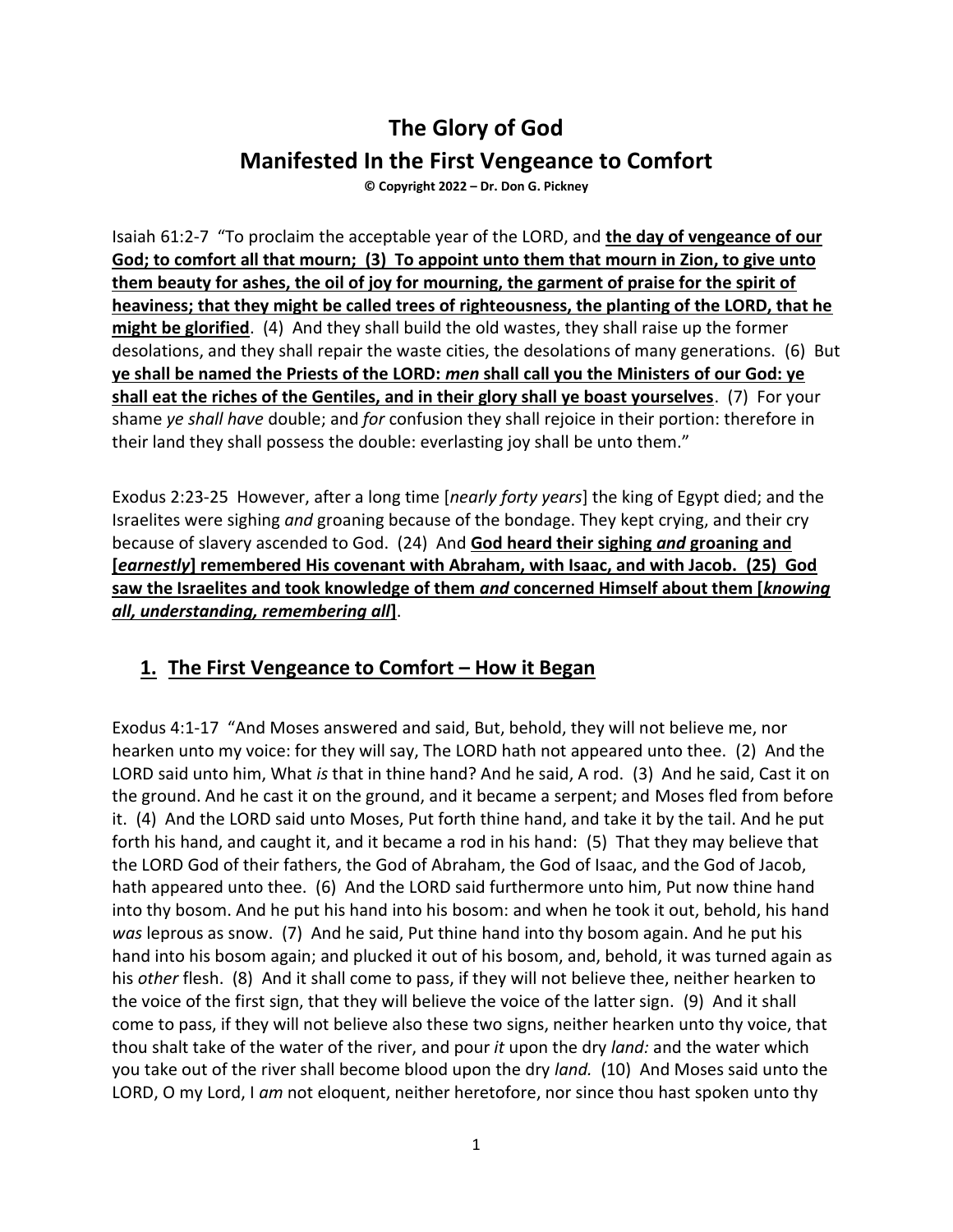servant: but I *am* slow of speech, and of a slow tongue. (11) And the LORD said unto him, Who hath made man's mouth? or who makes the dumb, or deaf, or the seeing, or the blind? have not I the LORD? (12) Now therefore go, and I will be with thy mouth, and teach thee what thou shalt say. (13) And he said, O my Lord, send, I pray thee, by the hand *of him whom* thou wilt send. (14) And the anger of the LORD was kindled against Moses, and he said, *Is* not Aaron the Levite thy brother? I know that he can speak well. And also, behold, he cometh forth to meet thee: and when he sees you, he will be glad in his heart. (15) And thou shalt speak unto him, and put words in his mouth: and I will be with thy mouth, and with his mouth, and will teach you what ye shall do. (16) And he shall be thy spokesman unto the people: and he shall be, *even* he shall be to thee instead of a mouth, and thou shalt be to him instead of God. (17) And thou shalt take this rod in thine hand, wherewith thou shalt do signs."

# **2. God Sets Forth the Prophetic Plan to Stretch Forth His Arm**

Exodus 3:19-22 "And I know that the king of Egypt will not let you go [*unless forced to do so*], no, **not by a mighty hand**. (20) So **I will stretch out My hand (Heb:arm)** and smite Egypt with all My wonders which I will do in it; and after that he will let you go. (21) And I will give this people favor *and* respect in the sight of the Egyptians; and it shall be that when you go, you shall not go empty-handed. (22) But every woman shall [*insistently*] solicit of her neighbor and of her that may be residing at her house jewels and articles of silver and gold, and garments, which you shall put on your sons and daughters; and you shall strip the Egyptians [*of belongings due to you*]."

# **3. God Calls and Anoints Moses and Holds Him to a Greater Accountability**

Exodus 4:18-31 "And Moses went and returned to Jethro his father in law, and said unto him, Let me go, I pray thee, and return unto my brethren which *are* in Egypt, and see whether they be yet alive. And Jethro said to Moses, Go in peace. (19) And the LORD said unto Moses in Midian, Go, return into Egypt: for all the men are dead which sought thy life. (20) And Moses took his wife and his sons, and set them upon an ass, and he returned to the land of Egypt: and Moses took the rod of God in his hand. (21) And the LORD said unto Moses, When you go to return into Egypt, see that thou do all those wonders before Pharaoh, which I have put in thine hand: but I will harden his heart, that he shall not let the people go. (22) And thou shalt say unto Pharaoh, Thus saith the LORD, Israel *is* my son, *even* my firstborn: (23) And I say unto thee, Let my son go, that he may serve me: and if thou refuse to let him go, behold, I will slay thy son, *even* thy firstborn. (24) And it came to pass by the way in the inn, that the LORD met him, and sought to kill him. (25) Then Zipporah took a sharp stone, and cut off the foreskin of her son, and cast *it* at his feet, and said, Surely a bloody husband *art* thou to me. (26) So he let him go: then she said, A bloody husband *thou art,* because of the circumcision. (27) And the LORD said to Aaron, Go into the wilderness to meet Moses. And he went, and met him in the mount of God, and kissed him. (28) And Moses told Aaron all the words of the LORD who had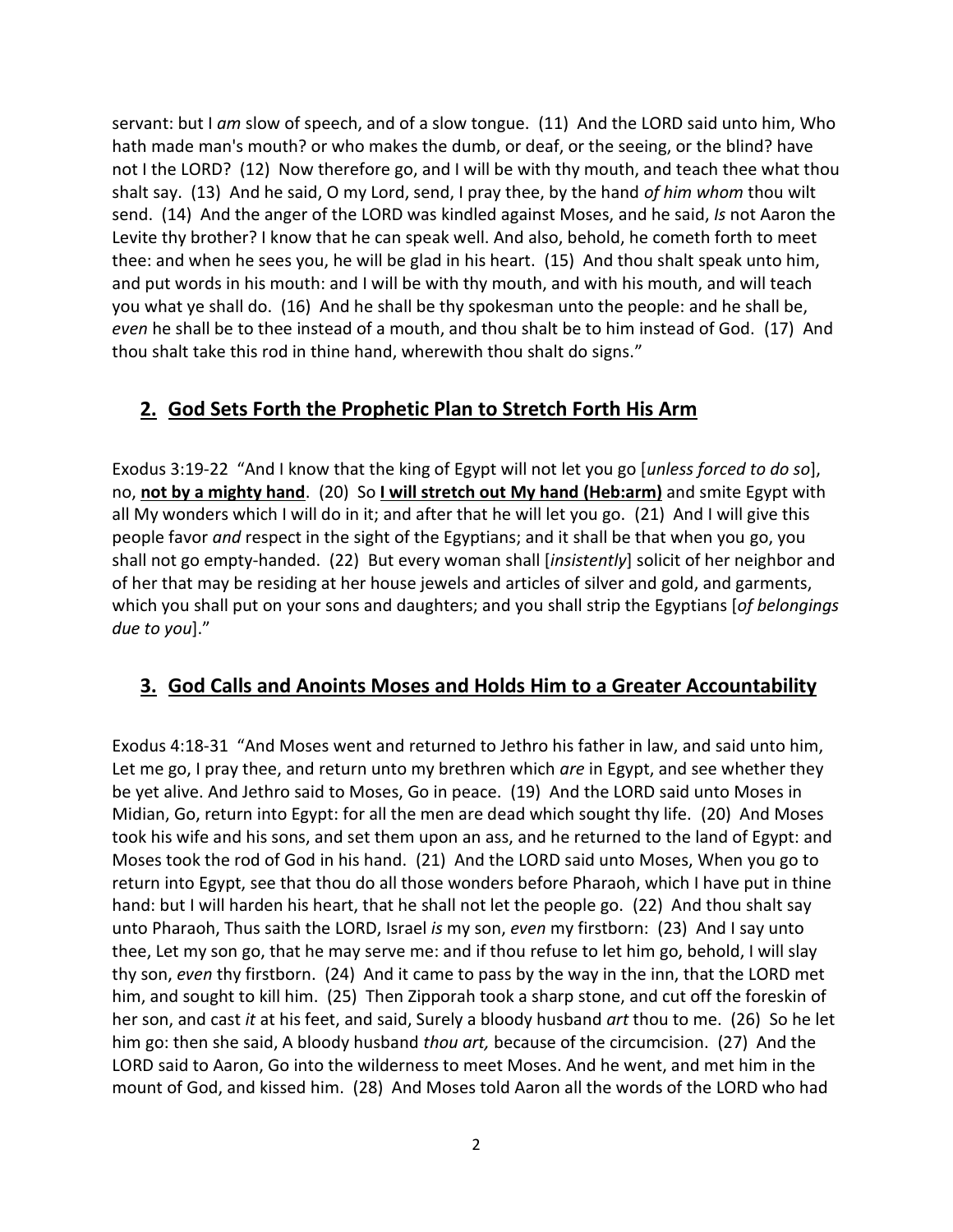sent him, and all the signs which he had commanded him. (29) And Moses and Aaron went and gathered together all the elders of the children of Israel: (30) And Aaron spoke all the words which the LORD had spoken unto Moses, and did the signs in the sight of the people. (31) And the people believed: and when they heard that the LORD had visited the children of Israel, and that he had looked upon their affliction, then they bowed their heads and worshipped."

# **4. There Will Be a Period of Opportunity to Murmur and Complain During the Vengeance (to Comfort) - (Israel suffers a short period of greater suffering in their labor, followed by the discomfort of the first three Egyptian plagues)**

Exodus 5:1-23 "And afterward Moses and Aaron went in, and told Pharaoh, Thus saith the LORD God of Israel, Let my people go, that they may hold a feast unto me in the wilderness. (2) And Pharaoh said, Who *is* the LORD, that I should obey his voice to let Israel go? I know not the LORD, neither will I let Israel go. (3) And they said, The God of the Hebrews hath met with us: let us go, we pray thee, three days' journey into the desert, and sacrifice unto the LORD our God; lest he fall upon us with pestilence, or with the sword. (4) And the king of Egypt said unto them, Wherefore do ye, Moses and Aaron, let the people from their works? get you unto your burdens. (5) And Pharaoh said, Behold, the people of the land now *are* many, and ye make them rest from their burdens. (6) And Pharaoh commanded the same day the taskmasters of the people, and their officers, saying, (7) Ye shall no more give the people straw to make brick, as heretofore: let them go and gather straw for themselves. (8) And the tale of the bricks, which they did make heretofore, ye shall lay upon them; ye shall not diminish *ought* thereof: for they *be* idle; therefore they cry, saying, Let us go *and* sacrifice to our God. (9) Let there more work be laid upon the men, that they may labor therein; and let them not regard vain words. (10) And the taskmasters of the people went out, and their officers, and they spoke to the people, saying, Thus saith Pharaoh, I will not give you straw. (11) Go ye, get you straw where ye can find it: yet not ought of your work shall be diminished. (12) So the people were scattered abroad throughout all the land of Egypt to gather stubble instead of straw. (13) And the taskmasters hasted *them,* saying, Fulfil your works, *your* daily tasks, as when there was straw. (14) And the officers of the children of Israel, which Pharaoh's taskmasters had set over them, were beaten, *and* demanded, Wherefore have ye not fulfilled your task in making brick both yesterday and to day, as heretofore? (15) Then the officers of the children of Israel came and cried unto Pharaoh, saying, Wherefore do you deal thus with thy servants? (16) There is no straw given unto thy servants, and they say to us, Make brick: and, behold, thy servants *are* beaten; but the fault *is* in thine own people. (17) But he said, Ye *are* idle, *ye are* idle: therefore ye say, Let us go *and* do sacrifice to the LORD. (18) Go therefore now, *and* work; for there shall no straw be given you, yet shall ye deliver the tale of bricks. (19) And the officers of the children of Israel did see *that* they *were* in evil *case,* after it was said, Ye shall not minish *ought* from your bricks of your daily task. (20) And they met Moses and Aaron, who stood in the way, as they came forth from Pharaoh: (21) And they said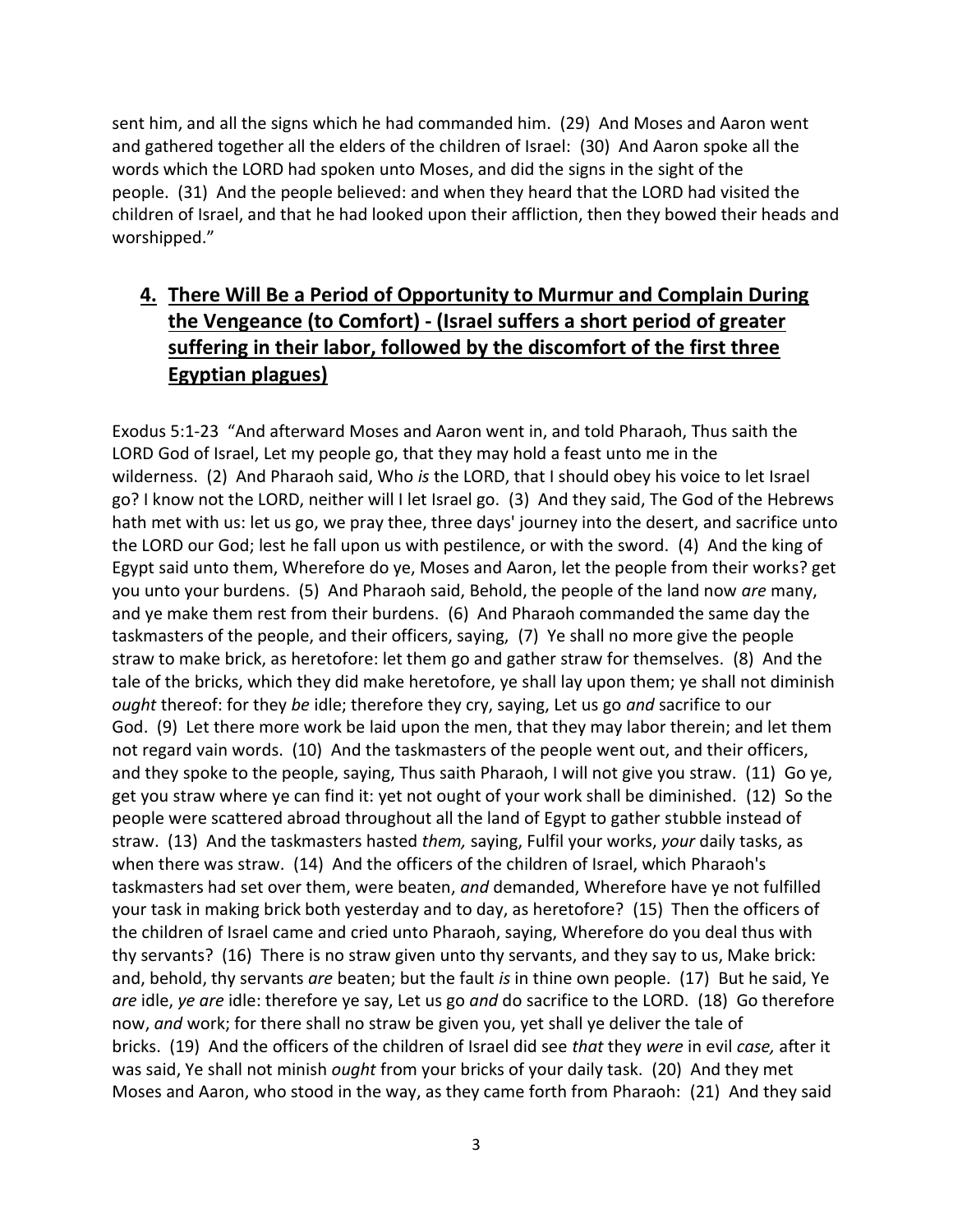unto them, The LORD look upon you, and judge; because ye have made our savour (Heb: scent, smell) to be abhorred in the eyes of Pharaoh, and in the eyes of his servants, to put a sword in their hand to slay us. (22) And Moses returned unto the LORD, and said, Lord, wherefore hast thou *so* evil entreated this people? why *is* it *that* thou hast sent me? (23) For since I came to Pharaoh to speak in thy name, he hath done evil to this people; neither hast thou delivered thy people at all."

# **5. The Nine Plagues to Demonstrate God's "Glory" in a Vengeance to Pharaoh and the Egyptians (God Stretching forth His "Hand")**

### 1. Water to Blood

Exodus 7:14-25 Then the Lord said to Moses, Pharaoh's heart is hard *and* stubborn; he refuses to let the people go. (15) Go to Pharaoh in the morning; he will be going out to the water; wait for him by the river's brink; and the rod which was turned to a serpent you shall take in your hand. (16) And say to him, The Lord, the God of the Hebrews has sent me to you, saying, Let My people go, that they may serve Me in the wilderness; and behold, heretofore you have not listened. (17) Thus says the Lord, In this you shall know, recognize, *and* understand that I am the Lord: behold, I will smite with the rod in my hand the waters in the [*Nile*] River, and they shall be turned to blood. (18) The fish in the river shall die, the river shall become foul smelling, and the Egyptians shall loathe to drink from it. (19) And the Lord said to Moses, Say to Aaron, Take your rod and stretch out your hand over the waters of Egypt, over their streams, rivers, pools, and ponds of water, that they may become blood; and there shall be blood throughout all the land of Egypt, in containers both of wood and of stone. (20) Moses and Aaron did as the Lord commanded; [*Aaron*] lifted up the rod and smote the waters in the river in the sight of Pharaoh and his servants, and all the waters in the river were turned to blood. (21) And the fish in the river died; and the river became foul smelling, and the Egyptians could not drink its water, and there was blood throughout all the land of Egypt. (22) But the magicians of Egypt did the same by their enchantments *and* secret arts; and Pharaoh's heart was made hard *and* obstinate, and he did not listen to Moses and Aaron, just as the Lord had said. (23) And Pharaoh turned and went into his house; neither did he take even this to heart. (24) And all the Egyptians dug round about the river for water to drink, for they could not drink the water of the [*Nile*]. (25) Seven days passed after the Lord had smitten the river."

### 2. Frogs

Exodus 8:5-15 "And the Lord said to Moses, Say to Aaron, Stretch out your hand with your rod over the rivers, the streams *and* canals, and over the pools, and cause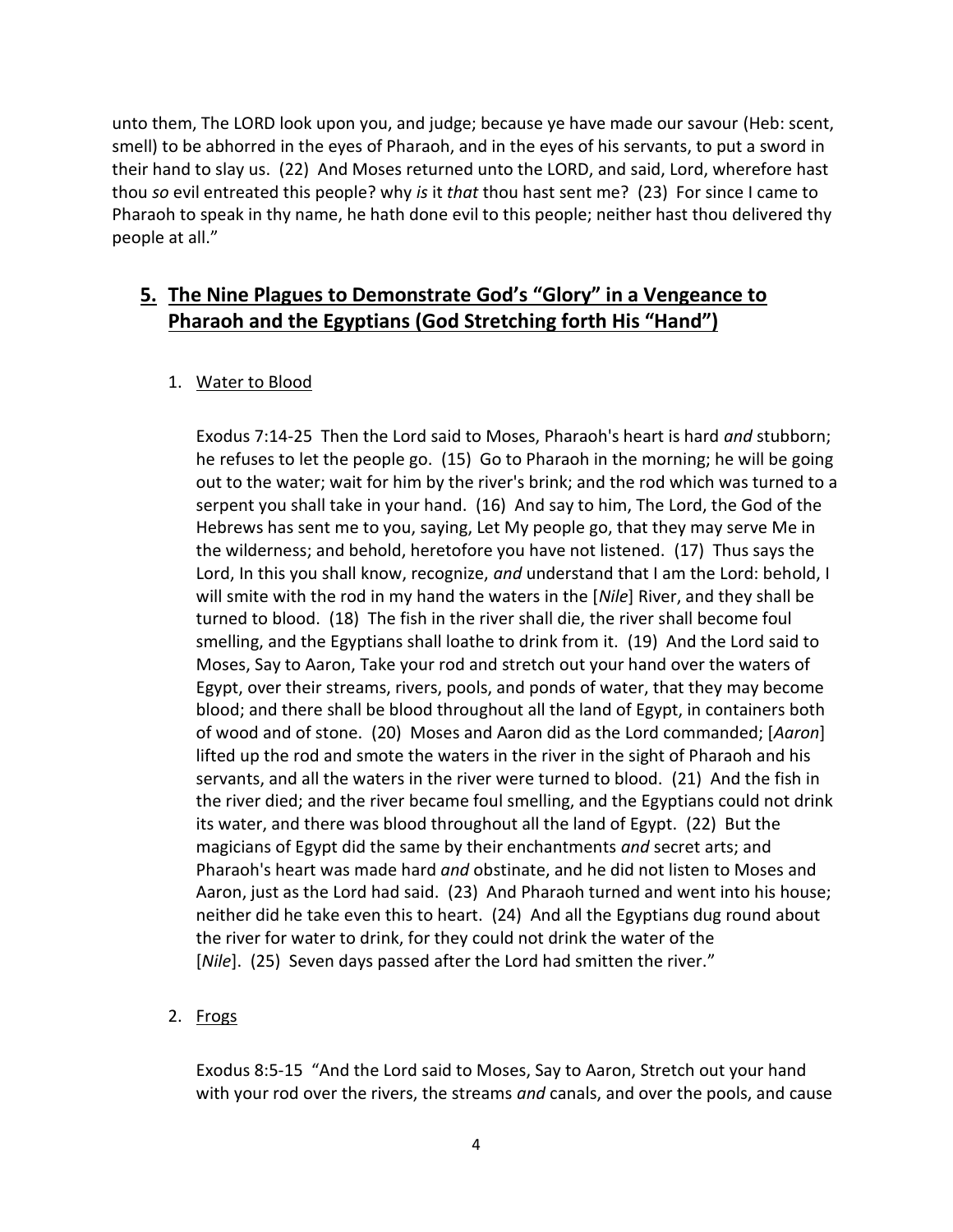frogs to come up on the land of Egypt. (6) So Aaron stretched out his hand over the waters of Egypt, and the frogs came up and covered the land. (7) But the magicians did the same thing with their enchantments *and* secret arts, and brought up [*more*] frogs upon the land of Egypt. (8) Then Pharaoh called for Moses and Aaron, and said, Entreat the Lord, that He may take away the frogs from me and my people; and I will let the people go that they may sacrifice to the Lord. (9) Moses said to Pharaoh, Glory over me in this: dictate when I shall pray [*to the Lord*] for you, your servants, and your people, that the frogs may be destroyed from you and your houses and remain only in the river. (10) And [*Pharaoh*] said, Tomorrow. [*Moses*] said, Let it be as you say, that you may know that there is no one like the Lord our God. (11) And the frogs shall depart from you and your houses and from your servants and your people; they shall remain in the river only. (12) So Moses and Aaron went out from Pharaoh, and Moses cried to the Lord [*as he had agreed with Pharaoh*] concerning the frogs which He had brought against him. (13) And the Lord did according to the word of Moses, and the frogs died out of the houses, out of the courtyards *and* villages, and out of the fields. (14) [*The people*] gathered them together in heaps, and the land was loathsome *and* stank. (15) But when Pharaoh saw that there was temporary relief, he made his heart stubborn *and* hard and would not listen *or* heed them, just as the Lord had said."

#### 3. Gnats

Exodus 8:16-19 "Then the Lord said to Moses, Say to Aaron, Stretch out your rod and strike the dust of the ground, that it may become biting gnats *or* mosquitoes throughout all the land of Egypt. (17) And they did so; Aaron stretched out his hand with his rod and struck the dust of the earth, and there came biting gnats *or* mosquitoes on man and beast; all the dust of the land became biting gnats *or* mosquitoes throughout all the land of Egypt. (18) The magicians tried by their enchantments *and* secret arts to bring forth gnats *or* mosquitoes, but they could not; and there were gnats *or* mosquitoes on man and beast. (19) Then the magicians said to Pharaoh, This is the finger of God! But Pharaoh's heart was hardened *and* strong and he would not listen to them, just as the Lord had said."

#### 4. Flies (Heb: Large "Bloodsucking" Mosquitoes)

Exodus 8:20-32 "Then the Lord said to Moses, Rise up early in the morning and stand before Pharaoh as he comes forth to the water; and say to him, Thus says the Lord, Let My people go, that they may serve Me. (21) Else, if you will not let My people go, behold, I will send swarms [*of bloodsucking gadflies*] upon you, your servants, and your people, and into your houses; and the houses of the Egyptians shall be full of swarms [*of bloodsucking gadflies*], and also the ground on which they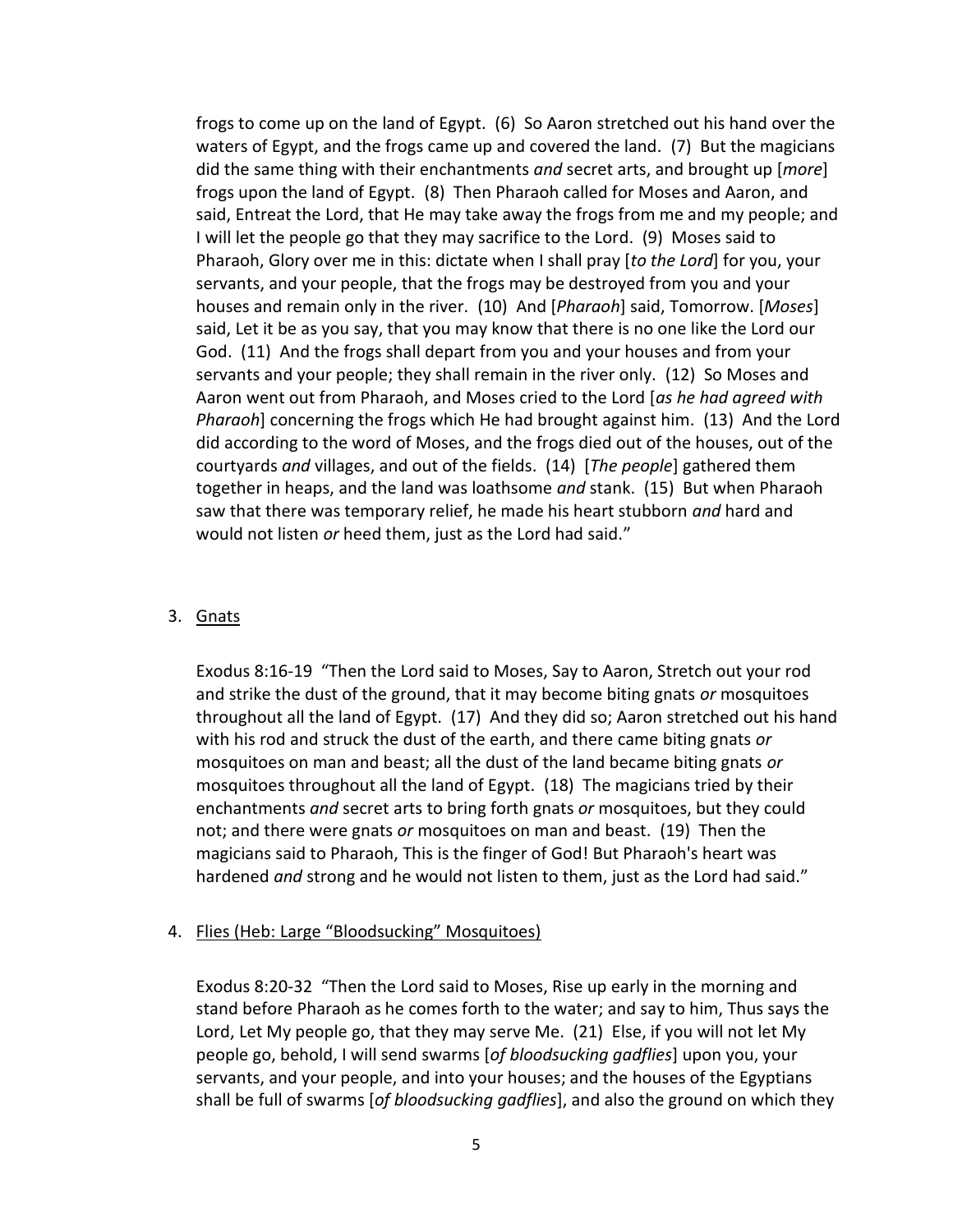stand. (22) **But on that day I will sever** *and* **set apart the land of Goshen in which My people dwell, that no swarms [***of gadflies***] shall be there, so that you may know that I am the Lord in the midst of the earth**. (23) And I will put a division *and* a sign of deliverance between My people and your people. By tomorrow shall this sign be in evidence. (24) And the Lord did so; and there came heavy *and* oppressive swarms [*of bloodsucking gadflies*] into the house of Pharaoh and his servants' houses; and in all of Egypt the land was corrupted *and* ruined by reason of the great invasion [*of gadflies*]. (25) And Pharaoh called for Moses and Aaron, and said, Go, sacrifice to your God [*here*] in the land [*of Egypt*]. (26) And Moses said, It is not suitable *or* right to do that; for the animals the Egyptians hold sacred and will not permit to be slain are those which we are accustomed to sacrifice to the Lord our God; if we did this before the eyes of the Egyptians, would they not stone us? (27) We will go a three days' journey into the wilderness and sacrifice to the Lord our God, as He will command us. (28) So Pharaoh said, I will let you go, that you may sacrifice to the Lord your God in the wilderness; only you shall not go very far away. Entreat [*your God*] for me. (29) Moses said, I go out from you, and I will entreat the Lord that the swarms [*of bloodsucking gadflies*] may depart from Pharaoh, his servants, and his people tomorrow; only let not Pharaoh deal deceitfully any more in not letting the people go to sacrifice to the Lord. (30) So Moses went out from Pharaoh and entreated the Lord. (31) And the Lord did as Moses had spoken: He removed the swarms [*of attacking gadflies*] from Pharaoh, from his servants, and his people; there remained not one. (32) But Pharaoh hardened his heart *and* made it stubborn this time also, nor would he let the people go."

#### 5. Death of Egyptian Livestock

Exodus 9:3-7 "Behold, the hand of the Lord [*will fall*] upon your livestock which are out in the field, upon the horses, the donkeys, the camels, the herds and the flocks; there shall be a very severe plague. (4) But the Lord shall make a distinction between the livestock of Israel and the livestock of Egypt, and nothing shall die of all that belongs to the Israelites. (5) And the Lord set a time, saying, Tomorrow the Lord will do this thing in the land. (6) And the Lord did that the next day, and all [*kinds of*] the livestock of Egypt died; but of the livestock of the Israelites not one died. (7) Pharaoh sent to find out, and behold, there was not one of the cattle of the Israelites dead. But the heart of Pharaoh was hardened [*his mind was set*] and he did not let the people go."

#### 6. Boils

Exodus 9:8-12 "The Lord said to Moses and Aaron, Take handfuls of ashes *or* soot from the brickkiln and let Moses sprinkle them toward the heavens in the sight of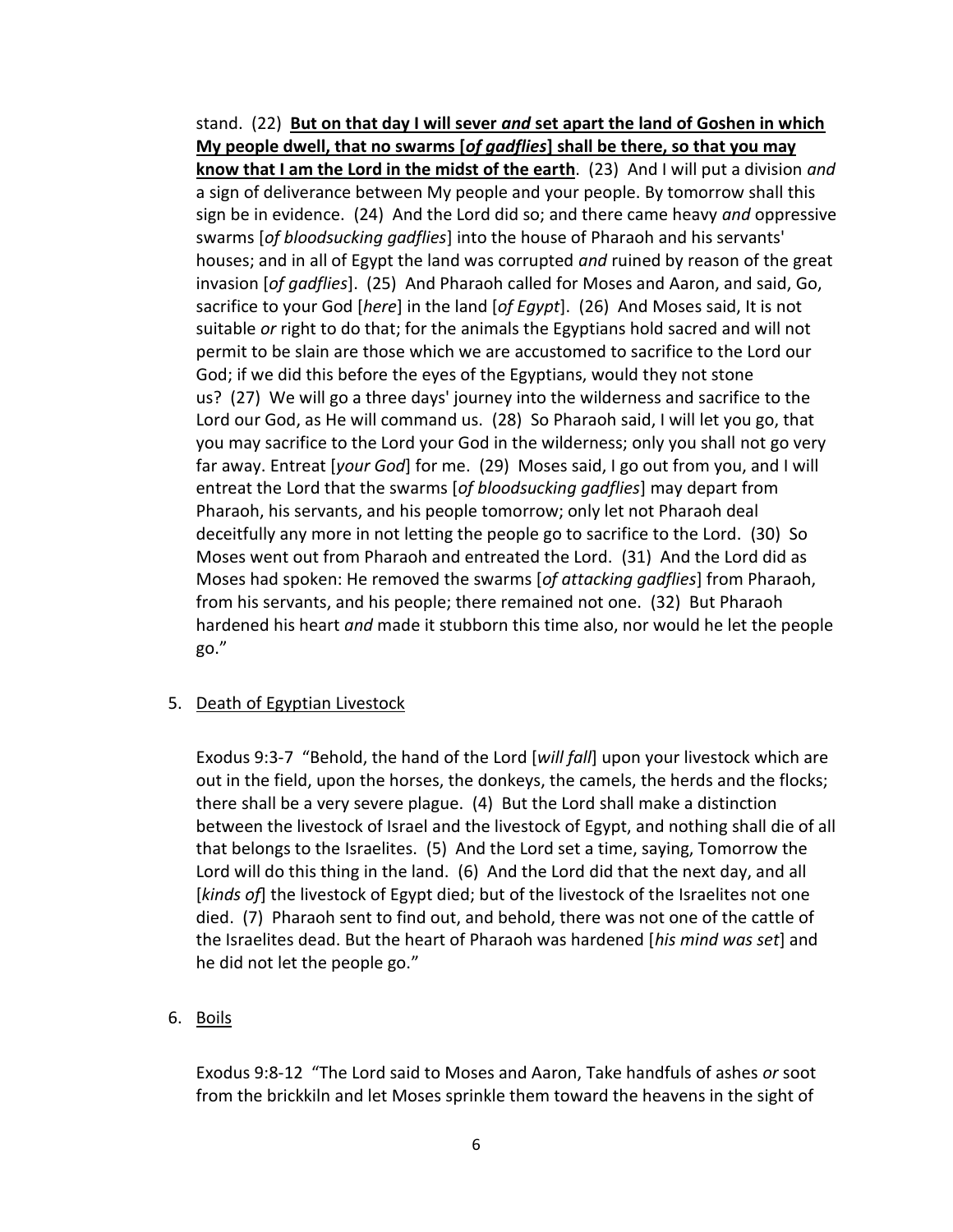Pharaoh. (9) And it shall become small dust over all the land of Egypt, and become boils breaking out in sores on man and beast in all the land [*occupied by the Egyptians*]. (10) So they took ashes *or* soot of the kiln and stood before Pharaoh; and Moses threw them toward the sky, and it became boils erupting in sores on man and beast. (11) And the magicians could not stand before Moses because of their boils; for the boils were on the magicians and all the Egyptians. (12) But the Lord hardened the heart of Pharaoh, making it strong *and* obstinate, and he did not listen to them or heed them, just as the Lord had told Moses."

#### 7. Hail

Exodus 9:13-35 "Then the Lord said to Moses, Rise up early in the morning and stand before Pharaoh and say to him, Thus says the Lord, the God of the Hebrews, Let My people go, that they may serve Me. (14) For this time I will send all My plagues upon your heart and upon your servants and your people, that you may recognize *and* know that there is none like Me in all the earth. (15) For by now I could have put forth My hand and have struck you and your people with pestilence, and you would have been cut off from the earth. (16) But for this very purpose have I let you live, that I might show you My power, and that My name may be declared throughout all the earth.  $[Rom_9:17-24]$  (17) Since you are still exalting yourself [*in haughty defiance*] against My people by not letting them go, (18) Behold, tomorrow about this time I will cause it to rain a very heavy *and* dreadful fall of hail, such as has not been in Egypt from its founding until now. (19) Send therefore now and gather your cattle in hastily, and all that you have in the field; for every man and beast that is in the field and is not brought home shall be struck by the hail and shall die. (20) Then he who feared the word of the Lord among the servants of Pharaoh made his servants and his livestock flee into the houses *and* shelters. (21) And he who ignored the word of the Lord left his servants and his livestock in the field. (22) The Lord said to Moses, Stretch forth your hand toward the heavens, that there may be hail in all the land of Egypt, upon man and beast, and upon all the vegetation of the field, throughout the land of Egypt. (23) Then Moses stretched forth his rod toward the heavens, and the Lord sent thunder and hail, and fire (lightning) ran down to *and* along the ground, and the Lord rained hail upon the land of Egypt. (24) So there was hail and fire flashing continually in the midst of the weighty hail, such as had not been in all the land of Egypt since it became a nation. (25) The hail struck down throughout all the land of Egypt everything that was in the field, both man and beast; and the hail beat down all the vegetation of the field and shattered every tree of the field. (26) Only in the land of Goshen, where the Israelites were, was there no hail. (27) And Pharaoh sent for Moses and Aaron, and said to them, I have sinned this time; the Lord is in the right and I and my people are in the wrong. (28) Entreat the Lord, for there has been enough of these mighty thunderings and hail [*these voices of God*]; I will let you go; you shall stay here no longer. (29) Moses said to him, As soon as I leave the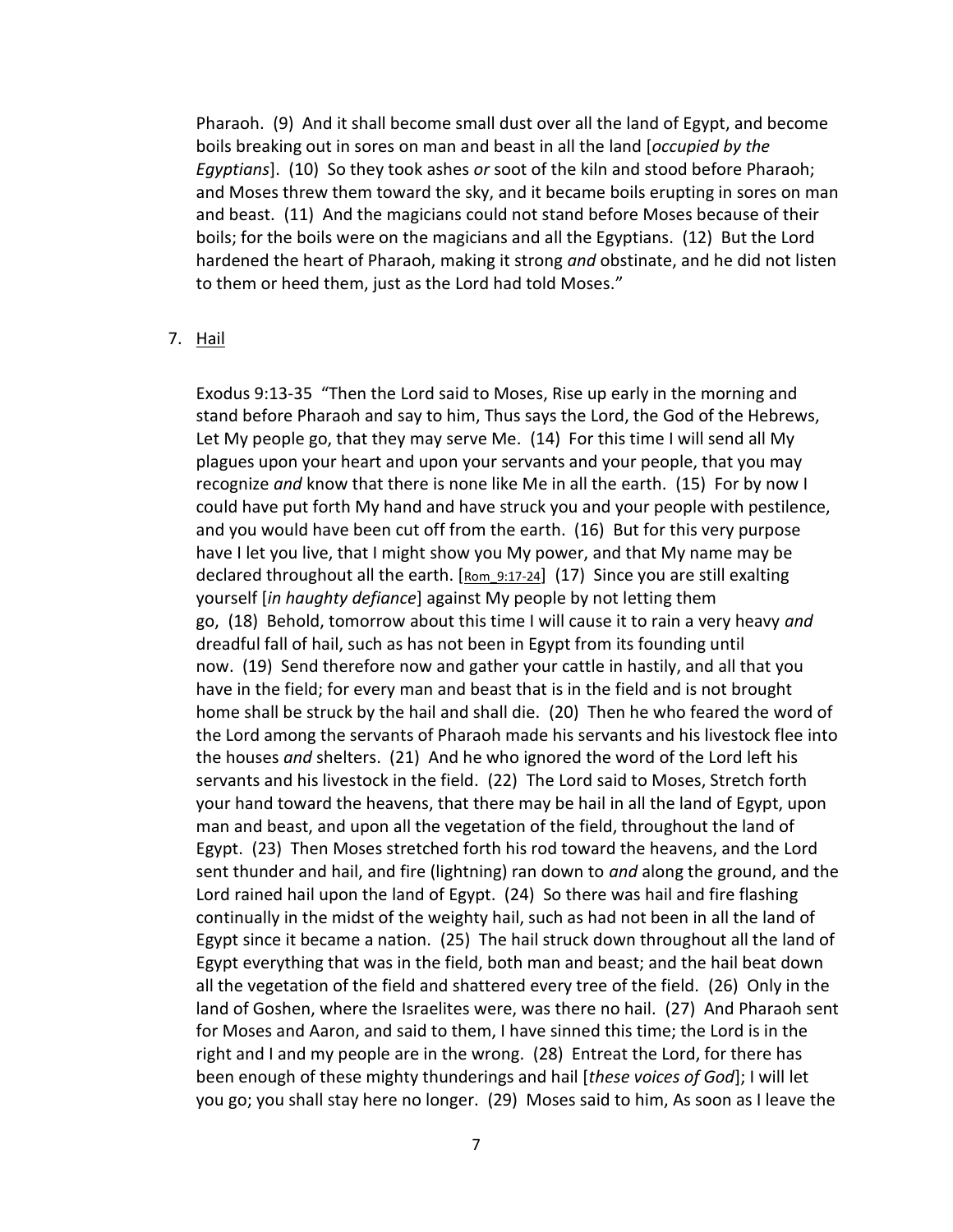city, I will stretch out my hands to the Lord; the thunder shall cease, neither shall there be any more hail, that you may know that the earth is the Lord's. (30) But as for you and your servants, I know that you do not yet [*reverently*] fear the Lord God. (31) The flax and the barley were smitten *and* ruined, for the barley was in the ear and the flax in bloom. (32) But the wheat and spelt [*another wheat*] were not smitten, for they ripen late and were not grown up yet. (33) So Moses left the city and Pharaoh, and stretched forth his hands to the Lord; and the thunder and hail ceased, and rain was no longer poured upon the earth. (34) But when Pharaoh saw that the rain, the hail, and the thunder had ceased, he sinned yet more, and toughened *and* stiffened his hard heart, he and his servants. (35) So Pharaoh's heart was strong *and* obstinate; he would not let the Israelites go, just as the Lord had said by Moses.  $[Exo 4:21]''$ 

#### 8. Locusts

Exodus 10:12-20 "Then the Lord said to Moses, Stretch out your hand over the land of Egypt for the locusts, that they may come up on the land of Egypt and eat all the vegetation of the land, all that the hail has left. (13) And Moses stretched forth his rod over the land of Egypt, and the Lord brought an east wind upon the land all that day and all that night; when it was morning, the east wind brought the locusts. (14) And the locusts came up over all the land of Egypt and settled down on the whole country of Egypt, a very dreadful mass of them; never before were there such locusts as these, nor will there ever be again. (15) For they covered the whole land, so that the ground was darkened, and they ate every bit of vegetation of the land and all the fruit of the trees which the hail had left; there remained not a green thing of the trees or the plants of the field in all the land of Egypt. (16) Then Pharaoh sent for Moses and Aaron in haste. He said, I have sinned against the Lord your God and you. (17) Now therefore forgive my sin, I pray you, only this once, and entreat the Lord your God only that He may remove from me this [*plague of*] death. (18) Then Moses left Pharaoh and entreated the Lord. (19) And the Lord turned a violent west wind, which lifted the locusts and drove them into the Red Sea; not one locust remained in all the country of Egypt. (20) But the Lord made Pharaoh's heart more strong *and* obstinate, and he would not let the Israelites go."

#### 9. Darkness

Exodus 10:21-29 "And the Lord said to Moses, Stretch out your hand toward the heavens, that there may be darkness over the land of Egypt, a darkness which may be felt. (22) So Moses stretched out his hand toward the sky, and for three days a thick darkness was all over the land of Egypt. (23) The Egyptians could not see one another, nor did anyone rise from his place for three days; but all the Israelites had natural light in their dwellings. (24) And Pharaoh called to Moses, and said, Go,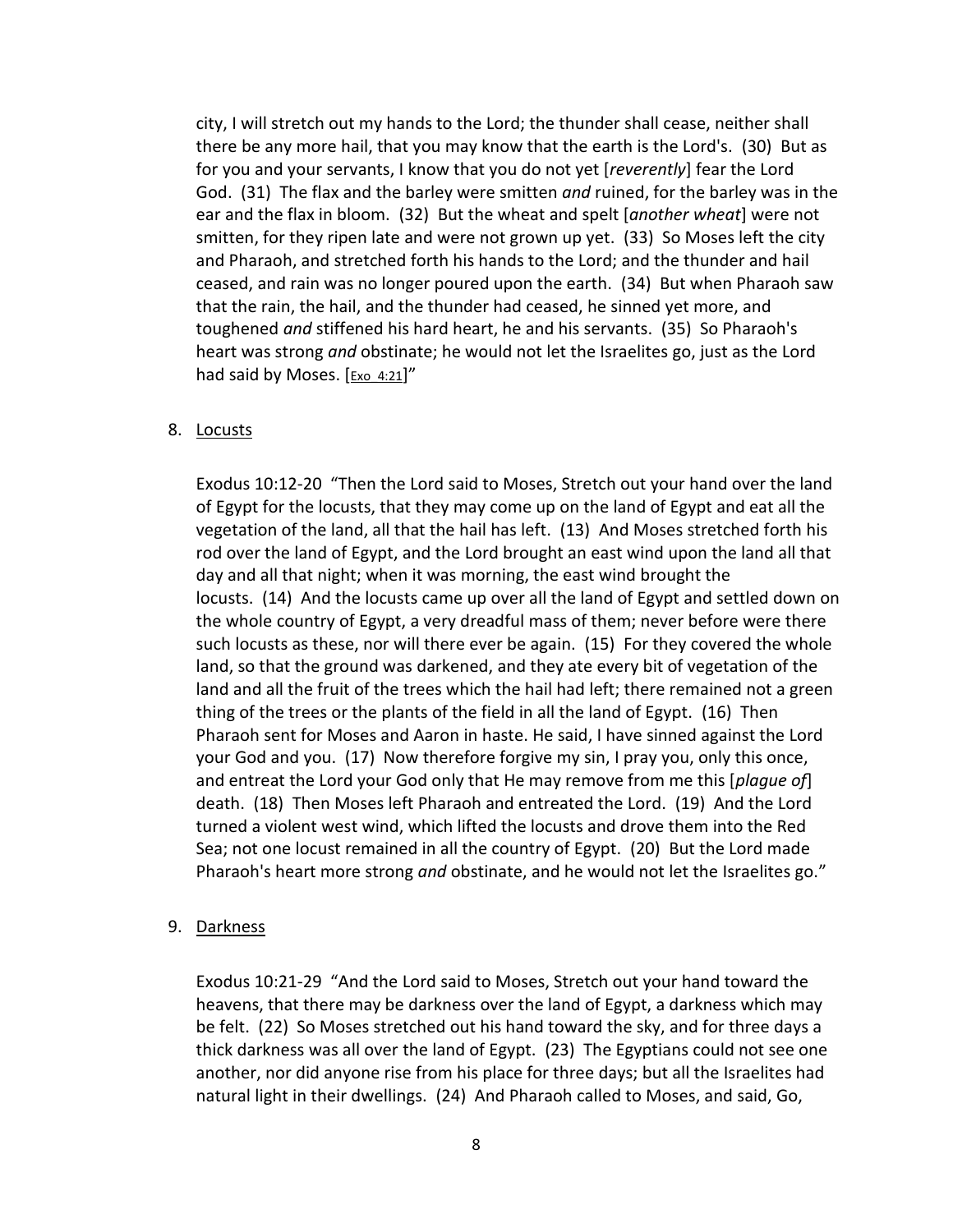serve the Lord; let your little ones also go with you; it is only your flocks and your herds that must not go. (25) But Moses said, You must give into our hand also sacrifices and burnt offerings, that we may sacrifice to the Lord our God. (26) Our livestock also shall go with us; there shall not a hoof be left behind; for of them must we take to serve the Lord our God, and we know not with what we must serve the Lord until we arrive there. (27) But the Lord made Pharaoh's heart stronger *and* more stubborn, and he would not let them go. (28) And Pharaoh said to Moses, Get away from me! See that you never enter my presence again, for the day you see my face again you shall die! (29) And Moses said, You have spoken truly; I will never see your face again.

# **6. Final Plague - Death of the Firstborn Sons and "THE GLORY" Manifests (God Stretching Forth His "Arm")**

Exodus 11:1-10 "THEN THE Lord said to Moses, Yet will I bring one plague more on Pharaoh and on Egypt; afterwards he will let you go. When he lets you go from here, he will thrust you out altogether. (2) Speak now in the hearing of the people, and let every man solicit *and* ask of his neighbor, and every woman of her neighbor, jewels of silver and jewels of gold. (3) And the Lord gave the people favor in the sight of the Egyptians. Moreover, the man Moses was exceedingly great in the land of Egypt, in the sight of Pharaoh's servants and of the people. (4) And Moses said, Thus says the Lord, About midnight I will go out into the midst of Egypt; (5) And all the firstborn in the land [*the pride, hope, and joy*] of Egypt shall die, from the firstborn of Pharaoh, who sits on his throne, even to the firstborn of the maidservant who is behind the hand mill, and all the firstborn of beasts. (6) There shall be a great cry in all the land of Egypt, such as has never been nor ever shall be again. (7) But against any of the Israelites shall not so much as a dog move his tongue against man or beast, that you may know that the Lord makes a distinction between the Egyptians and Israel. (8) And all these your servants shall come down to me and bow down to me, saying, Get out, and all the people who follow you! And after that I will go out. And he went out from Pharaoh in great anger. (9) Then the Lord said to Moses, Pharaoh will not listen to you, that My wonders *and* miracles may be multiplied in the land of Egypt. (10) Moses and Aaron did all these wonders *and* miracles before Pharaoh; and the Lord hardened Pharaoh's stubborn heart, and he did not let the Israelites go out of his land."

### 1. Passover Ordained for Israel to Protect them from the Final Plague - God's Stretches Forth his Hand (Arm)

Exodus 12:3-28 "Tell all the congregation of Israel, On the tenth day of this month they shall take every man a lamb *or* kid, according to [*the size of*] the family of which he is the father, a lamb *or* kid for each house. (4) And if the household is too small to consume the lamb, let him and his next door neighbor take it according to the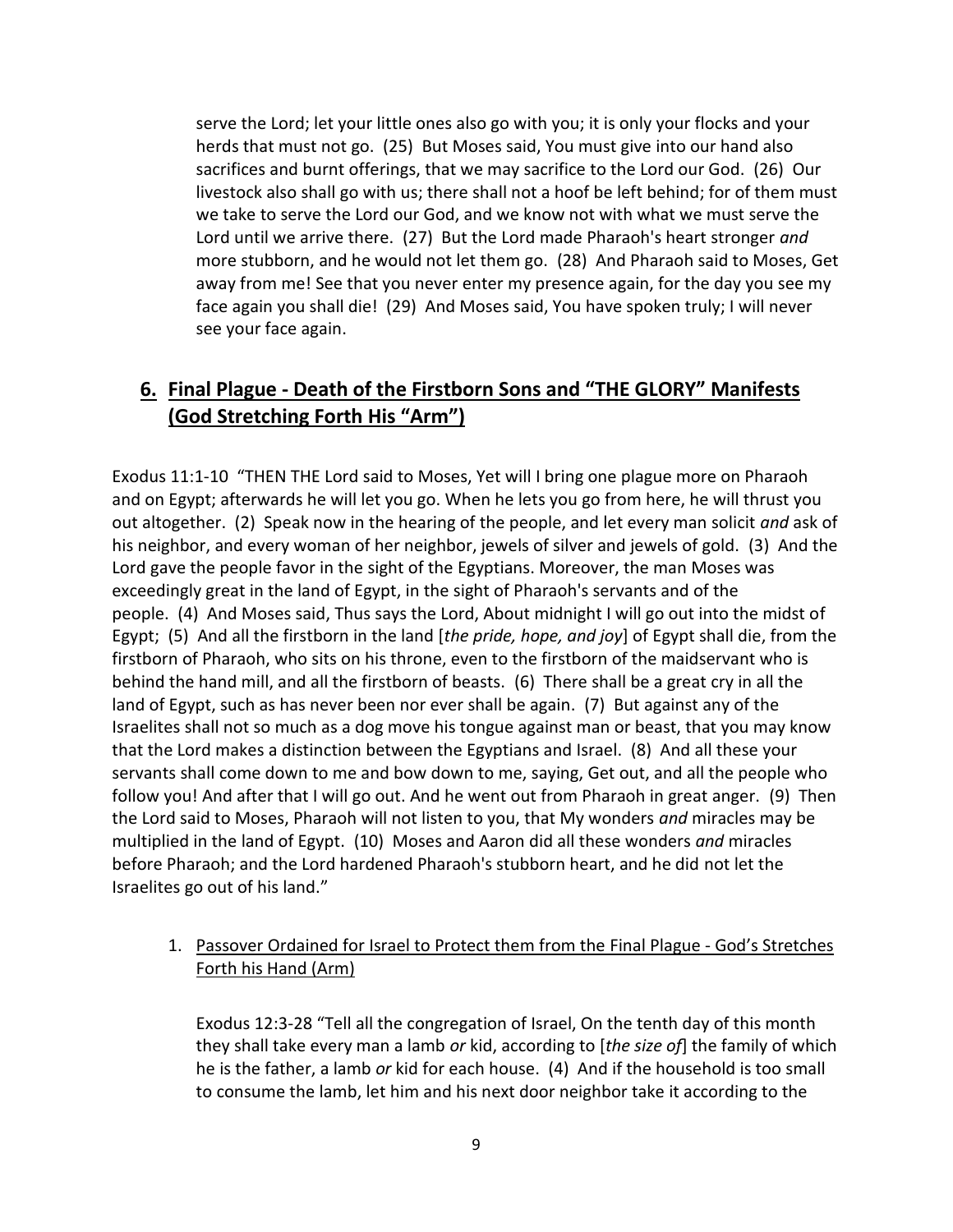number of persons, every man according to what each can eat shall make your count for the lamb. (5) Your lamb *or* kid shall be without blemish, a male of the first year; you shall take it from the sheep or the goats.  $[1P_{e_1}1:19-20]$  (6) And you shall keep it until the fourteenth day of the same month; and the whole assembly of the congregation of Israel shall [*each*] kill [*his*] lamb in the evening. (7) They shall take of the blood and put it on the two side posts and on the lintel [*above the door space*] of the houses in which they shall eat [the Passover lamb]. [Mat 26:28; Joh 1:29; Heb 9:14] (8) They shall eat the flesh that night roasted; with unleavened bread and bitter herbs they shall eat it. (9) Eat not of it raw nor boiled at all with water, but roasted--its head, its legs, and its inner parts. (10) You shall let nothing of the meat remain until the morning; and the bones *and* unedible bits which remain of it until morning you shall burn with fire. (11) And you shall eat it thus: [*as fully prepared for a journey*] your loins girded, your shoes on your feet, and your staff in your hand; and you shall eat it in haste. It is the Lord's Passover. (12) For I will pass through the land of Egypt this night and will smite all the firstborn in the land of Egypt, both man and beast; and against all the gods of Egypt I will execute judgment [*proving their helplessness*]. I am the Lord. (13) The blood shall be for a token *or* sign to you upon [*the doorposts of*] the houses where you are, [*that*] when I see the blood, I will pass over you, and no plague shall be upon you to destroy you when I smite the land of Egypt.  $[1 \text{Co } 5:7;$  Heb  $11:28]$  (14) And this day shall be to you for a memorial. You shall keep it as a feast to the Lord throughout your generations, keep it as an ordinance forever. (15) [*In celebration of the Passover in future years*] seven days shall you eat unleavened bread; even the first day you shall put away leaven [*symbolic of corruption*] out of your houses; for whoever eats leavened bread from the first day until the seventh day, that person shall be cut off from Israel. (16) On the first day you shall hold a solemn *and* holy assembly, and on the seventh day there shall be a solemn *and* holy assembly; no kind of work shall be done in them, save [*preparation of*] that which every person must eat--that only may be done by you. (17) And you shall observe the Feast of Unleavened Bread, for on this very day have I brought your hosts out of the land of Egypt; therefore shall you observe this day throughout your generations as an ordinance forever. (18) In the first month, on the fourteenth day of the month at evening, you shall eat unleavened bread [*and continue*] until the twenty-first day of the month at evening. (19) Seven days no leaven [*symbolic of corruption*] shall be found in your houses; whoever eats what is leavened shall be excluded from the congregation of Israel, whether a stranger or native-born.  $[1C_0, 5:6-1]$  $8$ ] (20) You shall eat nothing leavened; in all your dwellings you shall eat unleavened bread [*during that week*]. (21) Then Moses called for all the elders of Israel, and said to them, Go forth, select and take a lamb according to your families and kill the Passover [*lamb*]. (22) And you shall take a bunch of hyssop, dip it in the blood in the basin, and touch the lintel above the door and the two side posts with the blood; and none of you shall go out of his house until morning. (23) For the Lord will pass through to slay the Egyptians; and when He sees the blood upon the lintel and the two side posts, the Lord will pass over the door and will not allow the destroyer to come into your houses to slay you. (24) You shall observe this rite for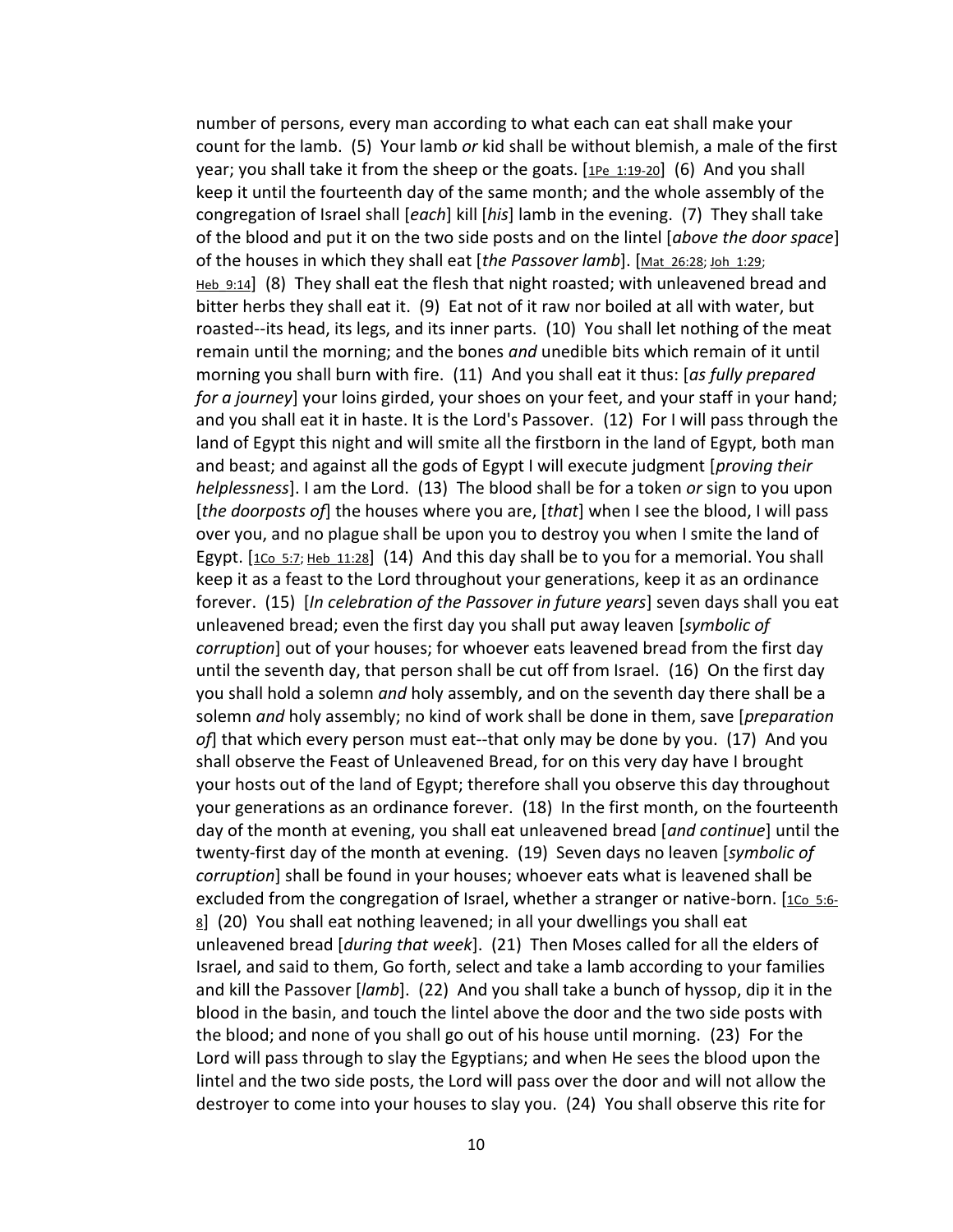an ordinance to you and to your sons forever. (25) When you come to the land which the Lord will give you, as He has promised, you shall keep this service. (26) When your children shall say to you, What do you mean by this service? (27) You shall say, It is the sacrifice of the Lord's Passover, for He passed over the houses of the Israelites in Egypt when He slew the Egyptians but spared our houses. And the people bowed their heads and worshiped. (28) The Israelites went and, as the Lord had commanded Moses and Aaron, so they did."

### 2. Death Angel Passes Over All of Egypt

Exodus 12:29-32 "At midnight the Lord slew every firstborn in the land of Egypt, from the firstborn of Pharaoh who sat on his throne to the firstborn of the prisoner in the dungeon, and all the firstborn of the livestock. (30) Pharaoh rose up in the night, he, all his servants, and all the Egyptians; and there was a great cry in Egypt, for there was not a house where there was not one dead. (31) He called for Moses and Aaron by night, and said, Rise up, get out from among my people, both you and the Israelites; and go, serve the Lord, as you said. (32) Also take your flocks and your herds, as you have said, and be gone! And [*ask your God to*] bless me also."

### 3. Manifestation of God's Glory to Comfort His People

Exodus 12:33-36 "The Egyptians were urgent with the people to depart, that they might send them out of the land in haste; for they said, We are all dead men. (34) The people took their dough before it was leavened, their kneading bowls being bound up in their clothes on their shoulders. (35) The Israelites did according to the word of Moses; and they [*urgently*] asked of the Egyptians jewels of silver and of gold, and clothing. (36) The Lord gave the people favor in the sight of the Egyptians, so that they gave them what they asked. And they stripped the Egyptians [*of those things*]."

# **Addendum 1 Paul's dissertation of God's Glory in His Vengeance**

Romans 9:17-29 "For the Scripture says to Pharaoh, I have raised you up for this very purpose of displaying My power in [*dealing with*] you, so that My name may be proclaimed the whole world over. (18) So then He has mercy on whomever He wills (chooses) and He hardens (makes stubborn and unyielding the heart of) whomever He wills. (19) You will say to me, Why then does He still find fault *and* blame us [*for sinning*]? For who can resist *and* withstand His will? (20) But who